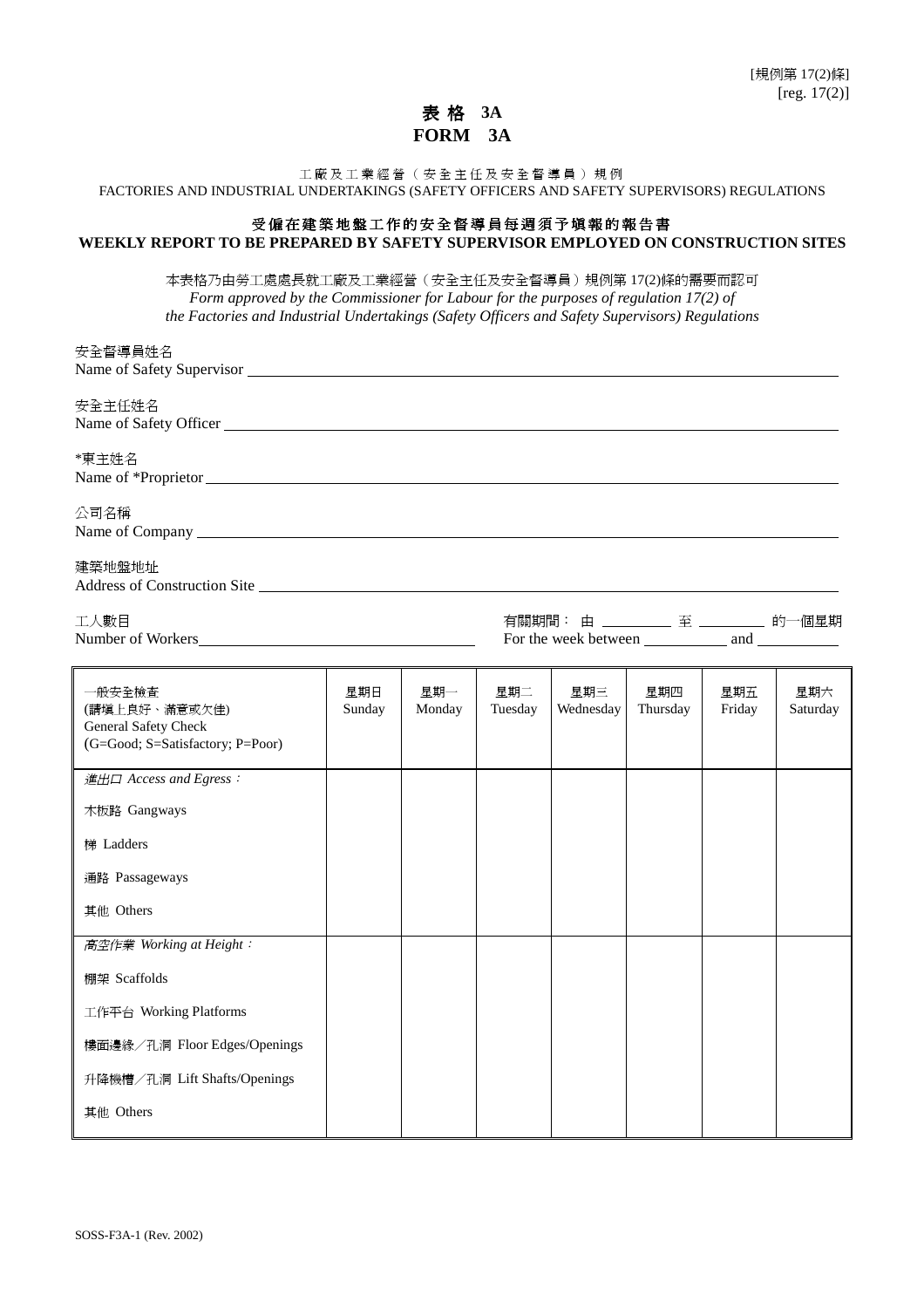| 一般安全檢查<br>(請填上良好、滿意或欠佳)<br>General Safety Check<br>(G=Good; S=Satisfactory; P=Poor)                 | 星期日<br>Sunday | 星期一<br>Monday | 星期二<br>Tuesday | 星期三<br>Wednesday | 星期四<br>Thursday | 星期五<br>Friday | 星期六<br>Saturday |
|-----------------------------------------------------------------------------------------------------|---------------|---------------|----------------|------------------|-----------------|---------------|-----------------|
| 泥土工程 Earthwork:                                                                                     |               |               |                |                  |                 |               |                 |
| 挖掘工程 Excavations                                                                                    |               |               |                |                  |                 |               |                 |
| 坑槽 Trenches                                                                                         |               |               |                |                  |                 |               |                 |
| 沉箱 Caissons                                                                                         |               |               |                |                  |                 |               |                 |
| 隧道 Tunnels                                                                                          |               |               |                |                  |                 |               |                 |
| 斜坡 Slopes                                                                                           |               |               |                |                  |                 |               |                 |
| 其他 Others                                                                                           |               |               |                |                  |                 |               |                 |
| 起重機械及起重裝置<br>Lifting Appliances and Lifting Gear:                                                   |               |               |                |                  |                 |               |                 |
| 起重機(例如:塔式起重機、龍門起重機、<br>流動起重機等)<br>Cranes (e.g. Tower Cranes, Gantry Cranes,<br>Mobile Cranes, etc.) |               |               |                |                  |                 |               |                 |
| 絞車 Winches                                                                                          |               |               |                |                  |                 |               |                 |
| 滑輪組 Pulley Blocks                                                                                   |               |               |                |                  |                 |               |                 |
| 載人吊重機 Passenger Hoists                                                                              |               |               |                |                  |                 |               |                 |
| 物料或吊斗吊重機,包括吊重機槽<br>Material or Skip Hoists, including<br>Hoistway                                   |               |               |                |                  |                 |               |                 |
| 吊船<br><b>Suspended Working Platforms</b>                                                            |               |               |                |                  |                 |               |                 |
| 鏈、纜索、吊鈎、吊索<br>Chains, Ropes, Hooks, Slings                                                          |               |               |                |                  |                 |               |                 |
| 其他 Others                                                                                           |               |               |                |                  |                 |               |                 |
| 電力 Electricity:                                                                                     |               |               |                |                  |                 |               |                 |
| 開關掣 Switches                                                                                        |               |               |                |                  |                 |               |                 |
| 電線 Wiring                                                                                           |               |               |                |                  |                 |               |                 |
| 固定裝置 Fixed Installations                                                                            |               |               |                |                  |                 |               |                 |
| 手提式照明設備 Portable Lighting                                                                           |               |               |                |                  |                 |               |                 |
| 手提工具 Portable Tools                                                                                 |               |               |                |                  |                 |               |                 |
| 焊機 Welding Machines                                                                                 |               |               |                |                  |                 |               |                 |
| 其他 Others                                                                                           |               |               |                |                  |                 |               |                 |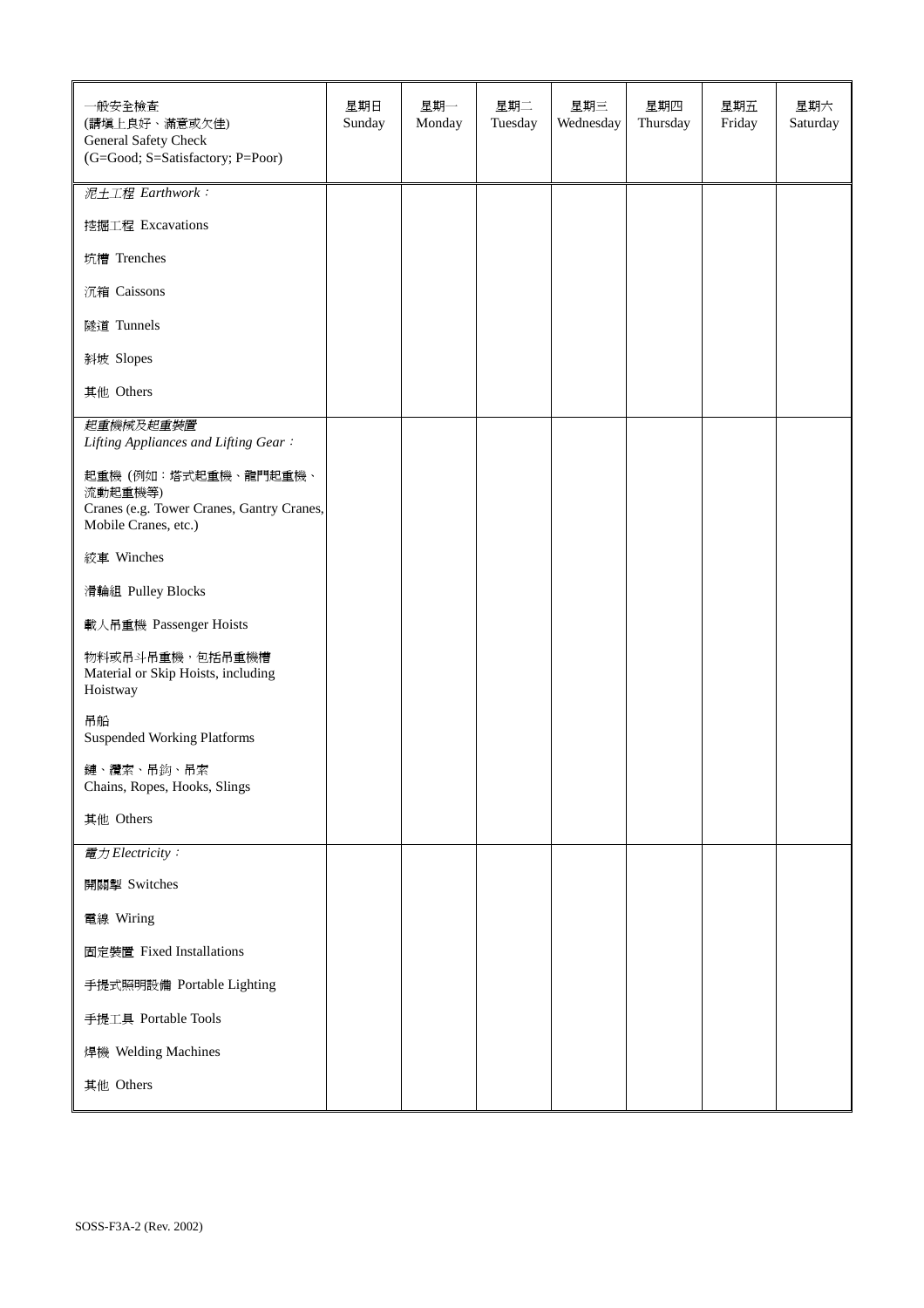| 一般安全檢查<br>(請填上良好、滿意或欠佳)<br>General Safety Check<br>(G=Good; S=Satisfactory; P=Poor)                 | 星期日<br>Sunday | 星期一<br>Monday | 星期二<br>Tuesday | 星期三<br>Wednesday | 星期四<br>Thursday | 星期五<br>Friday | 星期六<br>Saturday |
|-----------------------------------------------------------------------------------------------------|---------------|---------------|----------------|------------------|-----------------|---------------|-----------------|
| 防火措施 Fire Prevention:                                                                               |               |               |                |                  |                 |               |                 |
| 消防器具 Fire Fighting Appliances                                                                       |               |               |                |                  |                 |               |                 |
| 走火通道 Means of Escape                                                                                |               |               |                |                  |                 |               |                 |
| 危險品倉庫 Dangerous Goods Stores                                                                        |               |               |                |                  |                 |               |                 |
| 氣焊氣樽 Gas Welding Cylinders                                                                          |               |               |                |                  |                 |               |                 |
| 其他 Others                                                                                           |               |               |                |                  |                 |               |                 |
| 健康 Health:                                                                                          |               |               |                |                  |                 |               |                 |
| 石棉控制 Asbestos Control                                                                               |               |               |                |                  |                 |               |                 |
| 塵埃控制 Dust Control                                                                                   |               |               |                |                  |                 |               |                 |
| 噪音控制 Noise Control                                                                                  |               |               |                |                  |                 |               |                 |
| 危險物質的防護<br>Protection from Dangerous Substances                                                     |               |               |                |                  |                 |               |                 |
| 急救設備 First Aid Equipment                                                                            |               |               |                |                  |                 |               |                 |
| 清洗設備 Washing Facilities                                                                             |               |               |                |                  |                 |               |                 |
| 廁所 Latrine                                                                                          |               |               |                |                  |                 |               |                 |
| 其他 Others                                                                                           |               |               |                |                  |                 |               |                 |
| 機器 Machinery:                                                                                       |               |               |                |                  |                 |               |                 |
| 木工機械 Woodworking Machines                                                                           |               |               |                |                  |                 |               |                 |
| 負荷物移動機械 Loadshifting Machines                                                                       |               |               |                |                  |                 |               |                 |
| 磨輪 Abrasive Wheels                                                                                  |               |               |                |                  |                 |               |                 |
| 啤機 Power Presses                                                                                    |               |               |                |                  |                 |               |                 |
| 其他 Others                                                                                           |               |               |                |                  |                 |               |                 |
| 一般事項 General:                                                                                       |               |               |                |                  |                 |               |                 |
| 地盤管理 Housekeeping                                                                                   |               |               |                |                  |                 |               |                 |
| 安全網和斜棚 Safety Nets and Fans                                                                         |               |               |                |                  |                 |               |                 |
| 物料堆疊 Stacking of Materials                                                                          |               |               |                |                  |                 |               |                 |
| 通路 Passageways                                                                                      |               |               |                |                  |                 |               |                 |
| 照明設備 Lighting                                                                                       |               |               |                |                  |                 |               |                 |
| 通風設備 Ventilation                                                                                    |               |               |                |                  |                 |               |                 |
| 有關僱用安全主任/安全督導員的告示<br>(有/沒有)<br>Notice of Employment of Safety<br>Officer/Safety Supervisor (YES/NO) |               |               |                |                  |                 |               |                 |
| 其他 Others                                                                                           |               |               |                |                  |                 |               |                 |